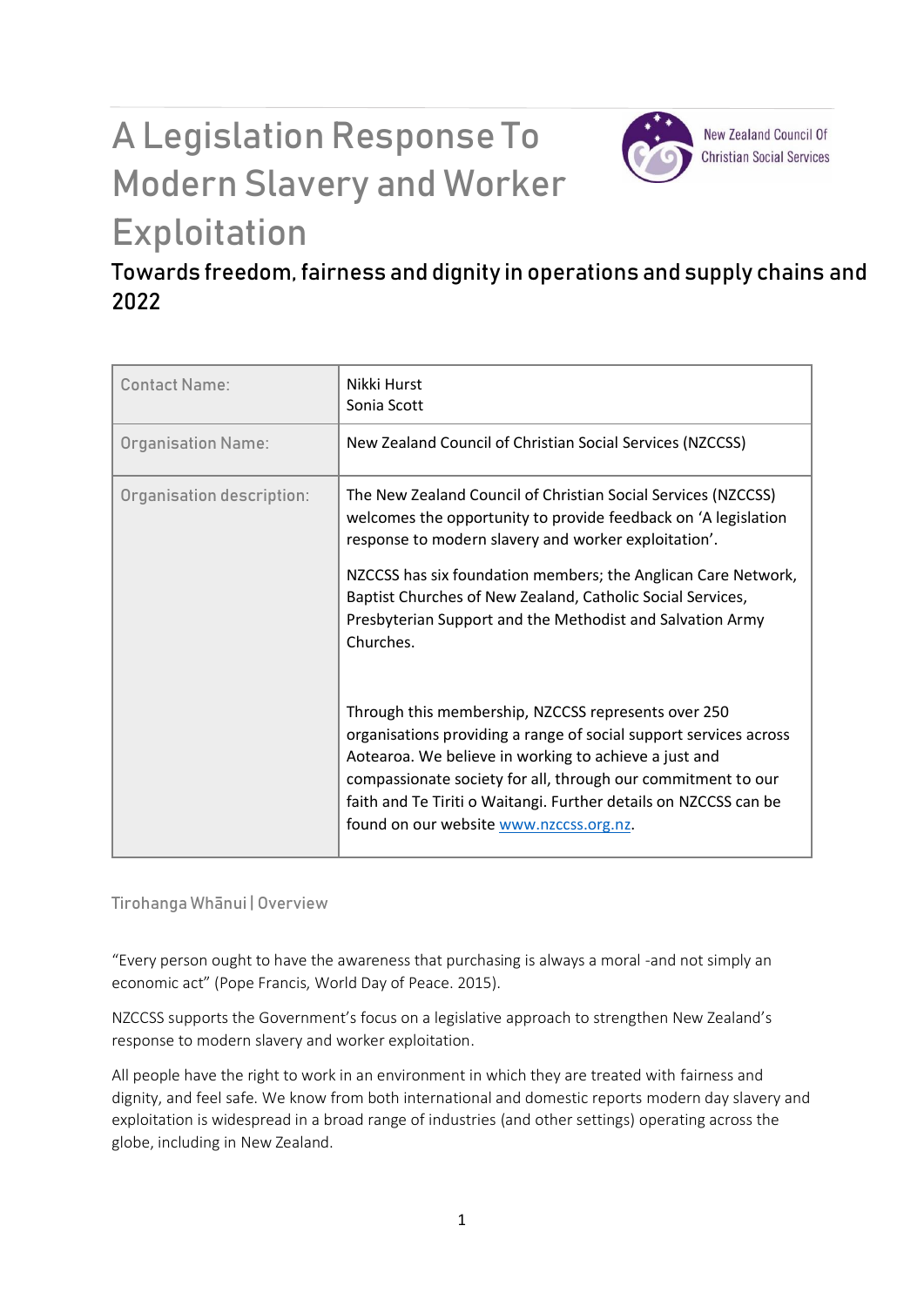NZCCSS agrees consumers and businesses are increasingly aware of the impact of modern slavery and exploitation on workers and their families, and want to support fair employment practices when purchasing goods and services. Given New Zealand's high-principled stance on a range of human rights issues, it is appropriate New Zealand joins other counties to develop specific legislation to make transparent modern slavery and exploitation practises, and place a responsibility on 'entities' to identify and take action when these actions are exposed.

Given the broad work settings and potential interface with human rights and employment legislation here and in other countries, the proposed legislative approach needs to sit alongside education and resources tailored to support 'entities' to understand fully the requirements set out in any draft legislation going forward.

Knowledge of and focus on modern slavery and exploitation is often in the area of 'operations' and 'supply chain' based overseas. We know from advocacy work in New Zealand that temporary migrant workers particularly in agriculture, but also in retail and the service industries, experience exploitation in their workplace (Community Law, 2021).

Taunakitanga | Recommendations Our main points are:

### Item One: **Any legislative response needs to be proportionate to the 'size' and funding type of the entity.**

The definition and scope of 'entities' in relation to responsibilities and duties to identify and take action needs careful consideration as potentially a broad range of organisations could be included in the definition of 'entities'. An additional criterion to assess 'a graduated set of responsibilities' (and any associated penalties) should be based on profit measures. It is critical that any legislative response is proportionate to the size and funding type of the entity.

Recommendation: The inclusion in legislation of a criterion to assess 'a graduated set of responsibilities' which relates to the size of the entity.

#### **Item Two:** Guidance information, resources and advice to entities

Given the intended breath of this legislation and potential for corresponding penalties, it is important sufficient consideration is given to the provision of appropriate guidance information, resources and advice to support 'entities' to undertake the level of due diligence proposed in the consultation document.

This provision should also require that migrant workers in New Zealand receive information from their employers on their employment rights, and other legal rights as migrant workers during the duration of their work in New Zealand.

Recommendation: NZCCSS supports the inclusion in legislation of a provision to require the provision of guidance information, resources and advice to entities as part of meeting obligations as set out in the legislation.

#### **Item three: Annual disclosure reports**

NZCCSS supports the inclusion in legislation of a requirement to prepare an annual disclosure report of any unfair practices in either their 'operations or 'supply chains', domestically and globally. The